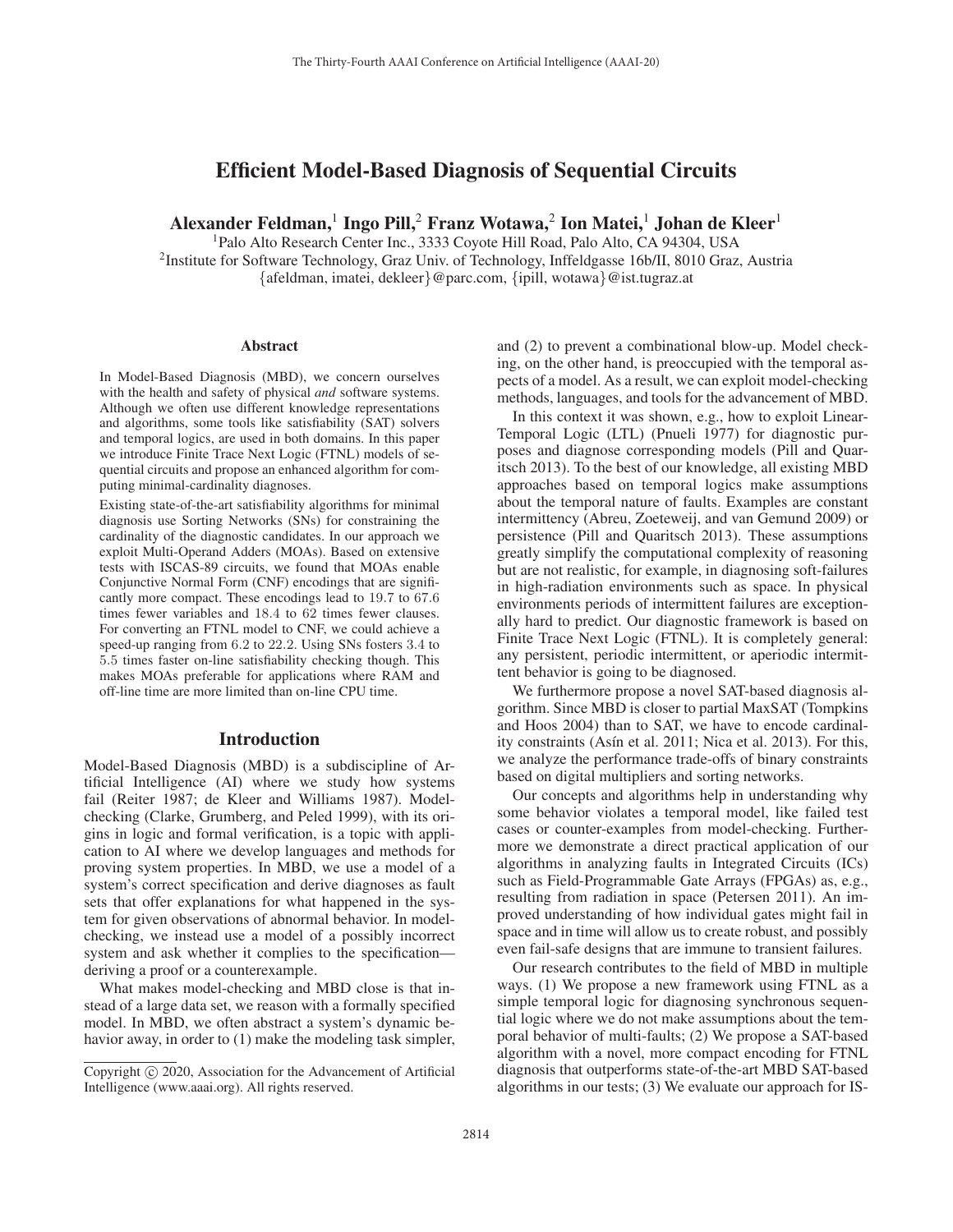CAS-89 synchronous circuits (Brglez, Bryan, and Kozminski 1989) with multiple-faults and characterize the scalability of our algorithms.

### Finite Trace Next Logic and Diagnostics

Synchronous sequential circuits extend combinational (Boolean) circuits by introducing memory elements such as flip-flops. In practice, D-type flip-flops are very attractive, since we can implement them with a small number of transistors on one hand, and on the other hand we can use them to implement also other memory element types.

Figure 1 shows an *n*-bit counter with D-type flip-flops in standard VLSI notation (Parhami 2009). The ability to generate counters of various size by setting  $n$  is important for analysis, benchmarking and for empirically studying algorithmic trade-offs. As a running example we use a 2-bit counter  $(n = 2)$ . The 2-bit counter contains two D-type flip-flops  $(f_1, f_2)$ , one AND-gate  $(a_2)$ , and two XOR-gates  $(x_1, x_2)$ .



Figure 1: n-bit counter

We assume the system to have a single synchronous clock. Since we can redesign any multi-clock synchronous system to use a single clock (using counters for deriving the individual clocks) this is not a real issue. In principle we could extend the approach to support also asynchronous clocks, which is out of the scope of this paper though.

### Finite Trace Next Logic

There are several logics like LTL (Pnueli 1977), PSL (Eisner and Fisman 2006), or FLTL (Pill and Wotawa 2018) that have been successfully used to define specifications of sequential circuits and many other systems. With our focus on the circuits themselves (or describing implementations in general), we do not need temporal operators like the until (Pnueli 1977). Thus, and in order to support a compact presentation, we use a simpler logic that considers *finite* traces as experienced in practice, and which has only one

temporal operator—for referring to the *next* step. Compared to, e.g., FLTL and as can bee seen in Def. 3, we use the weak semantics for this operator (see (Pill and Wotawa 2018) for a discussion of strong and weak FLTL semantics).

While LTL is best suitable for proving properties of systems, handling infinite loops, and supporting various types of queries such as dead-locks and critical states, FTNL targets reasoning about digital systems with state. Of course, it is possible to use LTL for the same task, but the support of unused operators like *until* comes at a computational price.

**Definition 1** (FTNL Syntax). Let  $V$  be a finite set of propositional variables. An FTNL formula is then defined inductively as follows:

- 1. for any  $p \in V$ , p is an FTNL formula;
- 2. if  $\varphi$  and  $\psi$  are FTNL formulas, then  $\neg \varphi$ ,  $\varphi \lor \psi$ , and **X**  $\varphi$ are also FTNL formulas.

The *alphabet*  $\Sigma = 2^V$  describes variable assignments, and finite sequences of *letters*  $\sigma \in \Sigma$  can be used to describe the finite behavior of a system. We refer to these sequences also as *finite words* or *traces*.

Definition 2 (Finite Trace). Given a set of propositional variables *V*, a *finite trace*  $\tau = \tau_1, \tau_2, \ldots, \tau_n$  is a sequence of letters  $\tau_i \in 2^V$ , i.e., conjunctions of positive or negative literals.

The i<sup>th</sup> suffix of  $\tau$ , starting at i, is denoted as  $\tau^i$ , i.e.,  $\tau^i = \tau_i, \tau_{i+1}, \ldots, \tau_n.$ 

If we have two traces  $\tau$  and  $\sigma$  of the same length, the pairwise conjunction of the literals in  $\tau$  and  $\sigma$  is denoted as  $\tau \cdot \sigma$ . Further, let  $W \subseteq V$ . If a trace  $\sigma$  consist only of Wliterals, we call it a W-trace.

**Definition 3** (FTNL Semantics). Given a finite trace  $\tau$  =  $\tau_1, \tau_2, \ldots, \tau_n$ ,  $\tau$  satisfies an FTNL formula if and only if:

$$
\begin{array}{ll}\n\tau^i \not\models \bot \\
\tau^i \models p & \text{iff } p \in \tau_i \\
\tau^i \models \neg \varphi & \text{iff } \tau^i \not\models \varphi \\
\tau^i \models \varphi \lor \psi \text{ iff } \tau^i \models \varphi \text{ or } \tau^i \models \psi \\
\tau^i \models \mathbf{X} \varphi & \text{iff } i = n \text{ or } \tau^{i+1} \models \varphi\n\end{array}
$$

where  $i = 1, 2, \ldots, n$ .

Some formula  $\varphi$  is *satisfiable* iff there exists a finite trace  $\tau$  such that  $\tau \models \varphi$ . In many cases, aside the basic operators of a logic that define its expressiveness, we use additional operators that simplify modeling and result in more intuitive specifications. These higher-level operators are often referred to as *syntactic sugar* since they do not change the expressiveness. In our case we will use also *conjunction*  $(\wedge)$ , *implication*  $(\rightarrow)$ *, exclusive or*  $(\oplus)$ *, and equivalence, based* on the well-known established semantics of those operators.

### Systems and Diagnoses

When employing model-based diagnosis, we use a model for reasoning about a system's nominal or faulty device behavior.

Definition 4 (System Description). Given a set of variables  $V$ , a system description SD is defined as a triple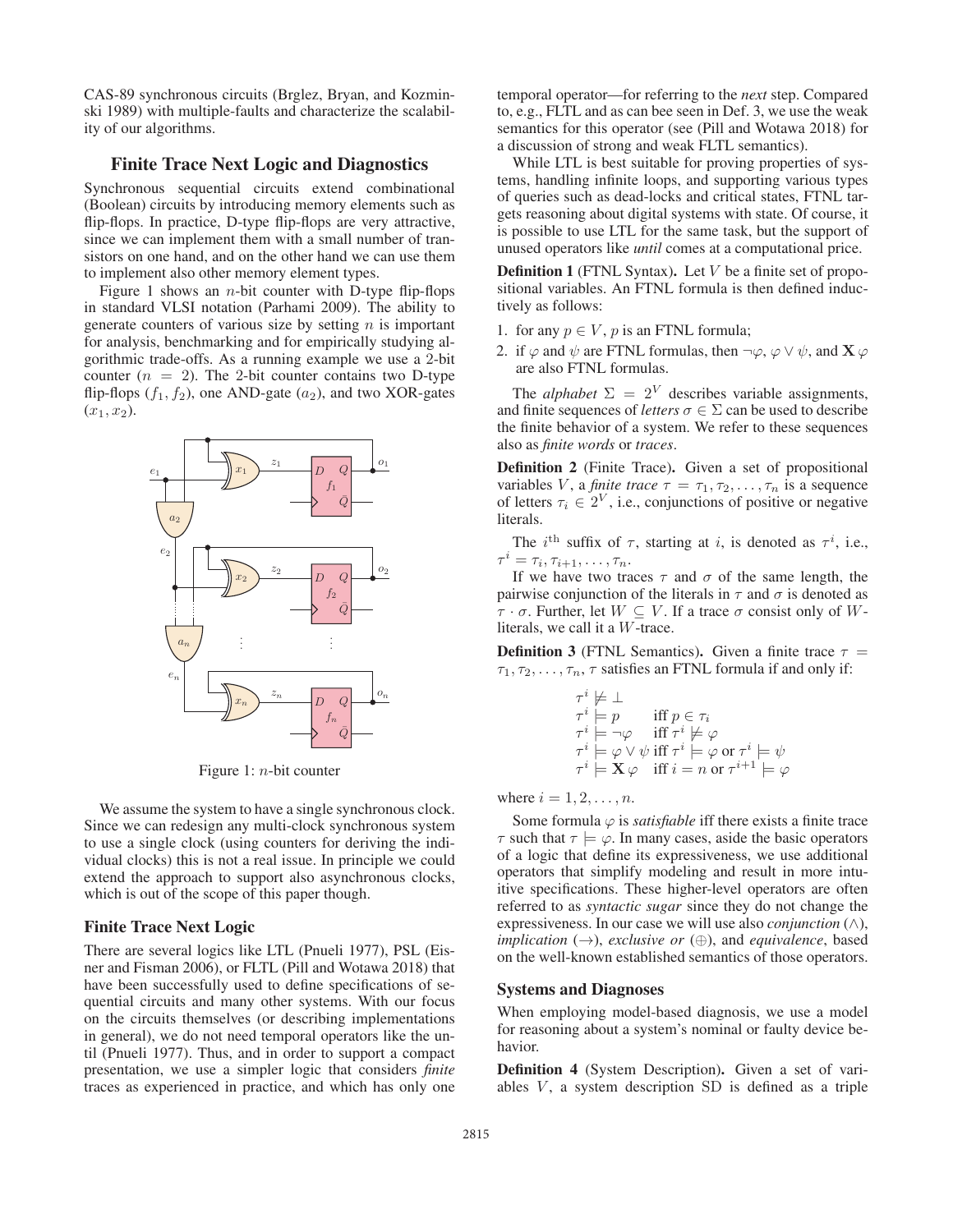$\langle M, \text{COMPS}, \text{OBS} \rangle$  such that M is an FTNL formula over V , COMPS is a set of special *component variables*, OBS is a set of observable variables, and COMPS ∪ OBS  $\subseteq$  V.

Coming-up with a system model of the device of interest is, in general, a difficult task, especially with a low-level logic like FTNL. There are cases in which the model creation can be automated. One such case are models of Integrated Circuits (ICs). These models can be obtained from reverse-engineered images (netlists) or from languages and specifications used for synthesizing the ICs. When we are modeling an IC with state, we typically use variables instead of wires and FTNL operators to constrain the behavior of the system.

With SD we aim to capture a system's behavior such as to be able to reason about both, nominal and faulty behavior. In order to introduce *possible faults*, we use *error variables* and *fault-models*. For a class of fault models such as stuck-atzero (S-A-0), stuck-at-one (S-A-1), behave as another component, global short-circuit, etc., the required modifications to the original model are linear (Feldman, Provan, and van Gemund 2009). (Reiter 1987) used only *abnormal* predicates without any assumptions on the faulty behavior for models in first-order logic.

By *fault augmentation* we mean the introduction of fault variables and fault constraints (modes) in the model. Consider the 2-bit counter from our running example and allow each gate's output to be stuck-at-one. We get the following FTNL model:

$$
M = \begin{pmatrix} (\neg a_2 \rightarrow (e_2 \Leftrightarrow (e_1 \wedge o_1))) \wedge (a_2 \rightarrow e_2) \\ (\neg x_1 \rightarrow (z_1 \Leftrightarrow (e_1 \oplus o_1))) \wedge (x_1 \rightarrow z_1) \\ (\neg x_2 \rightarrow (z_2 \Leftrightarrow (e_2 \oplus o_2))) \wedge (x_2 \rightarrow z_2) \\ (\neg f_1 \rightarrow (z_1 \Leftrightarrow \mathbf{X} o_1)) \wedge (f_1 \rightarrow z_1) \\ (\neg f_2 \rightarrow (z_2 \Leftrightarrow \mathbf{X} o_2)) \wedge (f_2 \rightarrow z_2) \end{pmatrix}
$$
(1)

Each line in Eq. 1 consists of two conjuncts modeling a single component. The first one is the healthy mode while the second mode is a stuck-at-1 fault mode. The three observable variables are OBS =  $\{e_1, o_1, o_2\}$  where  $e_1$  is a primary input that enables the counter and  $o_1$  and  $o_2$  are the primary outputs that give the counter values. There are also five fault variables: COMPS =  $\{x_1, f_1, a_2, x_2, f_2\}$ .

Each gate of the 2-bit counter is modeled as a top-level conjunct in Eq. 1. The flip-flops use the **X** operator. Notice that the second conjunct in each gate's model is the stuckat-1 model. For example, the subexpression  $a_2 \rightarrow e_2$  means that when gate  $a_2$  is faulty, the wire modeled by variable  $e_2$ assumes value  $\top$  (we have  $x \equiv x \Leftrightarrow \top$  for any x).

Definition 5 (Observation). Given a system description SD, an observation  $\alpha$  is defined as an OBS-trace.

The main goal of MBD is to compute diagnoses. A diagnosis is an explanation of an observation  $\alpha$ . One can think of COMPS as a set of inputs, that are not set by the user but by the god of failures and whose values denote if there is a fault or not. If those values are hypothetical, i.e., guessed by an algorithm like the one we present in this paper, we get a diagnosis.

**Definition 6** (Diagnosis). Given a system description  $SD =$  $\langle M, \text{COMPS}, \text{OBS} \rangle$  and an observation  $\alpha$ , a diagnosis  $\omega$  is defined as a COMPS-trace, such that  $\alpha \cdot \omega \models M$ .

An assignment to a fault-variable  $f_3 \leftrightarrow \top$ , abbreviated as  $f_3$ , means that the respective component is healthy while assigning falsity ( $f_3 \leftrightarrow \perp$ , abbreviated as  $\neg f_3$ ) means that the component is faulty. In this paper the convention is to use a positive fault-polarity, i.e., the faults are positive literals. Counting the number of positive fault literals in a diagnosis  $\omega$  gives the cardinality of a diagnosis. The cardinality of a diagnosis  $\omega$  is denoted as  $|\omega|$ .

Definition 7 (Minimal-Cardinality Diagnosis). A diagnosis  $\leq_{\omega}$  is a minimal-cardinality diagnosis iff there is no other diagnosis  $\omega'$  such that  $|\omega'| < |\epsilon|$ .

Our diagnostic framework consists of two parts: first, we derive a propositional formula via unrolling M, and second, we search for diagnoses with a SAT-based algorithm.

### Deriving a Propositional Model

We next present an algorithm for obtaining a propositional model  $M_f$  from an FTNL formula M. The algorithm "unrolls" the FTNL formula for a time-horizon T where  $T \in \mathbb{N}$ .

| <b>Algorithm 1:</b> Convert an FTNL formula to a proposi-<br>tional logic formula |
|-----------------------------------------------------------------------------------|
| <b>Input</b> : M, FTNL formula, model                                             |
| $T$ , integer, horizon                                                            |
| <b>Output:</b> $M_f$ , propositional formula, flat model                          |
| for $t \in \{1, 2, , T\}$ do                                                      |
| $M_t = \text{CopyINDEXED}(M, t)$                                                  |
| Recursively replace in $M_t$ :                                                    |
| (i) each $\mathbf{X} \varphi$ with $\varphi_{t+1}$                                |
| (ii) each variable $v$ with $v_t$                                                 |
| end                                                                               |
| $M_f = M_1 \wedge M_2 \wedge \cdots \wedge M_T$                                   |

Algorithm 1 simply copies the FTNL formula  $T$  times. Each iteration adds time-index to each variable and replaces the temporal operators with propositional operators that connect formulae in the current and successive time-indexed instances of the original formula. The final result is the conjunction of all time-instances of the formula. Going one instant beyond the horizon  $T$  for some internal variables is not a problem.

If we have  $|V|$  variables in the original formula, the unrolled propositional formula has  $T|V|$  variables. The number of clauses in the resulting formula converted to Conjunctive Normal Form (CNF) is precisely  $T$  times the number of clauses in the CNF of the original formula.

The result of applying Algorithm 1 to Equation 1 is: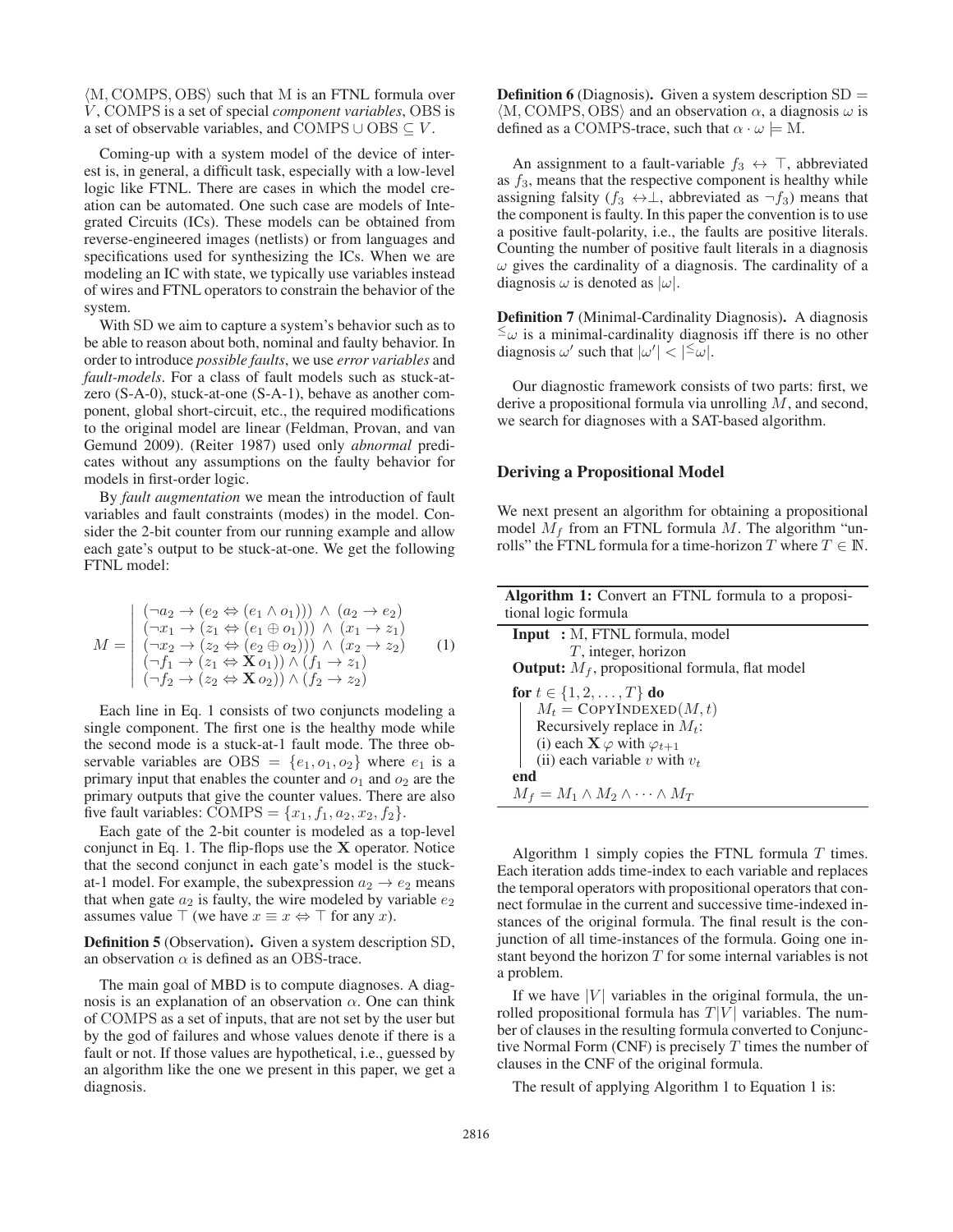$$
M_f = \begin{vmatrix} \begin{bmatrix} -x_1^1 \rightarrow (z_1^1 \leftrightarrow e_1^1 \oplus o_1^1) \end{bmatrix} \wedge \begin{bmatrix} x_1^1 \rightarrow \cdots \end{bmatrix} \\ \begin{bmatrix} -f_1^1 \rightarrow (o_1^2 \leftrightarrow z_1^1) \end{bmatrix} \wedge \begin{bmatrix} f_1^1 \rightarrow \cdots \end{bmatrix} \\ \begin{bmatrix} \begin{bmatrix} -x_1^2 \rightarrow (z_1^2 \leftrightarrow e_1^2 \oplus o_1^2) \end{bmatrix} \wedge \begin{bmatrix} x_1^2 \rightarrow \cdots \end{bmatrix} \\ \begin{bmatrix} -f_1^2 \rightarrow (o_1^3 \leftrightarrow z_1^2) \end{bmatrix} \wedge \begin{bmatrix} f_1^2 \rightarrow \cdots \end{bmatrix} \end{vmatrix} \end{vmatrix}
$$
 (2)

In Equation 2, the upper index denotes the historical timeindex due to the unrolling.

**Theorem 1** (Soundness). Let  $M_f$  be the result of applying Algorithm 2 to a system description SD. Let  $\alpha_f$  be the flattened observation trace  $\alpha$ , and  $\omega_f$  the flattened diagnosis  $\omega$ . If  $\omega_f \models M_f \wedge \alpha_f$  then  $\alpha \cdot \omega \models M$ .

*Proof (Sketch).* Showing the soundness of Algorithm 2 requires an induction on the recursion depth. To show the inductive step, we have to analyze the semantics of propositional logic and FTNL.

While sound, Algorithm 2 is only complete for sufficiently large time horizon  $T$ . Computing  $T$  for completeness and analyzing the time horizon is a topic on its own.

Theorem 2 (Completeness). Given a system description SD, an observation trace  $\alpha$ , and a diagnosis  $\omega$ , there exists a model encoding in propositional logic  $M_f$  and a propositional assignment  $\alpha_f$  such that for any diagnostic trace  $\omega$  for which  $\alpha \cdot \omega \models M$  it follows that  $\omega_f \models M_f \wedge \alpha_f$ .

*Proof (Sketch).* Completeness can be shown by using induction on the time horizon  $T$ . It follows from the semantics of FTNL (Def. 3), the semantics of propositional logic, the definitions of observation and diagnosis both in FTNL and propositional logic (Feldman, Provan, and van Gemund 2010) and Alg. 1.

The process of unrolling of an FTNL model M leads to a linear increase in the size of M. The number of variables will be  $|V| \times |T|$  and the number of propositional operators will also increase linearly.

Theorem 3 (Complexity). Computing an FTNL minimalcardinality diagnosis  $\omega$  is  $\Delta_3^P[O(\log n)]$ -hard.

*Proof.* We perform a reduction from a propositional diagnostic model whose complexity is shown by Eiter and Gottlob to be in  $\Delta_3^P[O(\log n)]$  (Eiter and Gottlob 1995). The reduction is  $O(1)$  due to the fact that Boolean propositional models are also FTNL models. The resulting trace  $\omega$  is of length one and is converted directly to a propositional diagnosis. П

Having unrolled the FTNL model, we can proceed with standard propositional MBD.

# Diagnostic Algorithms

In this section we introduce a SAT-based algorithm for diagnostics. While SAT-solvers have been used extensively both in MBD (Metodi et al. 2014) and model checking, we propose a novel encoding that is more compact than state-ofthe-art methods.

# Standard Exhaustive Search

We brute-force the two-bit counter from Equation 2. The time horizon is  $T = 5$ . Fig. 2a shows the simulation output of the counter if all gates are functioning correctly. Fig. 2b show the effect of a fault in flip-flop  $f_1$ . Faults in Boolean systems propagate in a non-intuitive manner.



Figure 2: Observations and diagnoses of a 2-bit counter

Even the tiny running example has 25 fault variables when unrolled and the brute-force algorithm has to consider 33 554 432 possible assignments. There are two minimalcardinality diagnoses (shown in Fig. 2c and Fig. 2d). From those,  $\omega_1$  is the injected fault and it is also discovered in the correct time. The two single-faults in  $\omega_1$  and  $\omega_2$  are indistinguishable due to the limited observability of the model. There are also 131 070 non-minimal-cardinality diagnoses.

Recall that the computational complexity of the original minimal-cardinality diagnosis problem is  $\Delta_3^P[O(\log n)]$ which is in the second level of the polynomial hierarchy (Eiter and Gottlob 1995). In practice, however, this worstcase complexity is rare. Checking diagnostic assumptions on models of man-made systems such as Integrated Circuits (ICs) is typically cheap as designs are often close to planar. The number of small diagnostic assumptions is also constrained at design time by having multiple observable variables and a small number of dense subsystems.

### A SAT-Based Diagnostic Algorithm

A single, not necessarily minimal, propositional diagnosis  $\omega^f$  can be obtained by calling a SAT-solver as  $\omega^f$  $M<sup>f</sup> \wedge \alpha<sup>f</sup>$ . The process of computing a *minimal* diagnosis, however, is closer to partial MaxSAT than to SAT (Feldman et al. 2010). To achieve minimality, we add a new type

 $\Box$ 

 $\Box$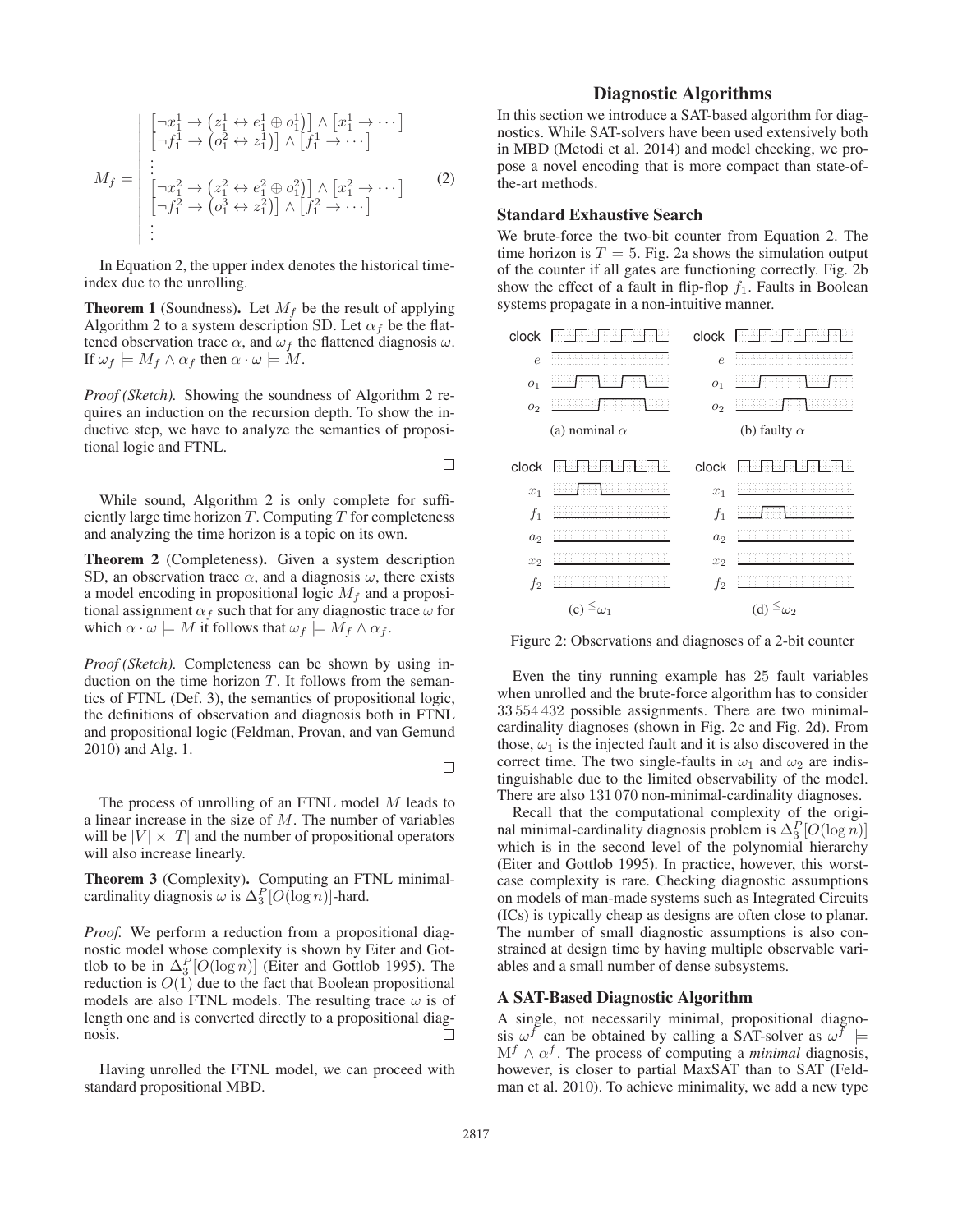of cardinality constraint (Asín et al. 2011) as illustrated in Fig. 3. In our approach, we take the original fault-augmented model and add propositional formulas that count the number of faults. We can then tie the outputs of this formula to a constant to achieve a fault-cardinality of given (minimum) size.

The augmented formula shown in Fig. 3 consists of three parts: the original propositional model  $M \wedge \alpha$ , a faultcounting circuit and a constant  $k$  specifying the number of faults allowed for a diagnosis. We can then initialize  $k = 0$ and increase it until we find a minimal-cardinality diagnosis.

The bit-counting circuit is shown in Fig. 4. It is known as a multi-operand Boolean adder and is implemented as a ladder of multi-operand full-adders (see Fig. 4a). Each fulladder adds one bit to a binary number and consists of  $k$  halfadders where k equals the number of bits necessary for representing the binary number (see Fig. 4b). When the number of inputs is such that it is impossible to have a carry output (this is the case when the number of inputs is not a power of two), the multi-operand full-adder is implemented without a final AND-gate. The multi-operand adder uses full-adders of increasing size. The first adder has one input, the second and third have two inputs, the next four have three inputs, etc.

The number of gates in a MOA is  $2^{k+1}(k-2) - k + 3$ where  $k$  is the number of outputs. The number of inputs is  $n$ where  $n = 2<sup>k</sup> - 1$  for  $k \ge 2$ . As a result, the MOA circuit complexity is  $O(n \log n)$ .

| <b>Algorithm 2:</b> SAT-based diagnostic algorithm                                      |  |  |  |  |  |  |
|-----------------------------------------------------------------------------------------|--|--|--|--|--|--|
| <b>Input</b> : M, propositional formula, model                                          |  |  |  |  |  |  |
| $\alpha$ , propositional assignment, observation                                        |  |  |  |  |  |  |
| <b>Output:</b> $\Omega$ , set of assignment, diagnoses                                  |  |  |  |  |  |  |
| $f \leftarrow M \wedge \alpha$                                                          |  |  |  |  |  |  |
| $S \leftarrow$ ADDMULTIOPERANDADDER(f, COMPS)                                           |  |  |  |  |  |  |
| $\Omega \leftarrow \emptyset$                                                           |  |  |  |  |  |  |
| $n \leftarrow 0$                                                                        |  |  |  |  |  |  |
| while $\Omega = \emptyset$ and $n \leq  \text{COMPS} $ do                               |  |  |  |  |  |  |
| $\beta \leftarrow \text{BINARYаSTANT}(n)$                                               |  |  |  |  |  |  |
| $\gamma \leftarrow$ FORMULATOCNF( $f \wedge \beta$ )                                    |  |  |  |  |  |  |
| while $\omega \leftarrow$ SOLVECNF( $\gamma$ ) do                                       |  |  |  |  |  |  |
| $\Omega \leftarrow \Omega \cup \omega$<br>$\gamma \leftarrow \gamma \wedge \neg \omega$ |  |  |  |  |  |  |
|                                                                                         |  |  |  |  |  |  |
| end                                                                                     |  |  |  |  |  |  |
| $n \leftarrow n+1$                                                                      |  |  |  |  |  |  |
| end                                                                                     |  |  |  |  |  |  |

Algorithm 2 shows the full-implementation of the diagnostic algorithm. The ADDMULTIOPERANDADDER appends a multi-operand adder to the original formula, calculating the number of faulty-components. The number of faults is constrained by assigning a binary-encoded number (the encoding is performed by BINARYCONSTANT). Algorithm 2 first looks for zero-cardinality diagnoses, then for single-fault diagnoses, and so on. The algorithm terminates once minimal cardinality diagnoses are found or if  $n$  reaches the number of components in the system. In practice there is a huge number of diagnoses and we terminate the algorithm after the first k minimal cardinality diagnoses are found. The

formula is converted to CNF by FORMULATOCNF. The actual SAT call is done in SOLVECNF.

Once a diagnostic solution has been found by the SATsolver (SOLVECNF), it is negated and blocking clauses are added to the original CNF  $\gamma$ . In general, this increases the difficulty of subsequent SAT-solving as the problem transits from under-constrained to constrained.

Algorithm 2 searches for diagnoses from lower-cardinality to higher-cardinality. Depending on the assumptions, though, more efficient schemes such as binary search, are possible.

# Experimental Results

The algorithms described in this paper are implemented in a mixture of Python and C. For the SAT solving we have used LINGELING (Biere 2016).

In addition to the  $n$ -counter family introduced in Sec., we have also constructed a benchmark of real-world diagnosis problems consisting of eight synchronous circuits (see Table 1). These models are translated from ISCAS-89 netlists (Brglez, Bryan, and Kozminski 1989). ISCAS-89 is a benchmark of sequential digitial circuits for testing Automated Test Pattern Generation (ATPG) algorithms. ATPG is related to MBD and many algorithms bear resemblance.

Table 1: ISCAS-89 sequential circuits

| Name | Description                   | OBS | <b>FFs</b> | COMPS |
|------|-------------------------------|-----|------------|-------|
| s208 | digital fractional multiplier | 11  | 8          | 112   |
| s298 | traffic light controller      | 9   | 14         | 133   |
| s349 | 4-bit multiplier              | 20  | 15         | 176   |
| s400 | traffic light controller      | 9   | 21         | 185   |
| s420 | digital fractional multiplier | 19  | 16         | 234   |
| s444 | traffic light controller      | 9   | 21         | 202   |
| s526 | traffic light controller      | 9   | 21         | 214   |
| s838 | digital fractional multiplier | 35  | 32         | 478   |

The circuits in Table 1 come from real-world applications. They have variable number of observable variables (|OBS|), flip-flops (FFs) and gates (|COMPS|). With the help of a simulator, we have reverse engineered their function and have manually created input signals. Several of the circuits, for example, have to be reset at start-up.

The main goal of this section is to characterize the CPU performance of Algorithm 2. To do this we measure two main metrics: (i) the time for unrolling and converting the model M to CNF  $(T_{\text{CNF}})$  and (ii) the time for computing the first 10 diagnoses in order of cardinality  $(T<sub>SAT</sub>)$  To characterize the space complexity we count the number of variables and the number of clauses in the CNF.

Figure 5 shows  $T_{\text{SAT}}$  as a function of the *n*-counter size n and the time-horizon T. We have experimented with  $1 \leq$  $n \leq 16$  and  $1 \leq T \leq 16$ . For each combination of n and T we have generated a number of diagnostic scenarios by random fault injection for a total of 31 909 scenarios.

Fig. 5 shows good scaling of  $T<sub>SAT</sub>$  for the two independent variables  $n$  and  $T$ . The absolute timing is also good: the SAT solver needs only 0.22 s for computing the first minimal-cardinality diagnosis for  $n = 16$  and  $T = 16$ . Each subsequent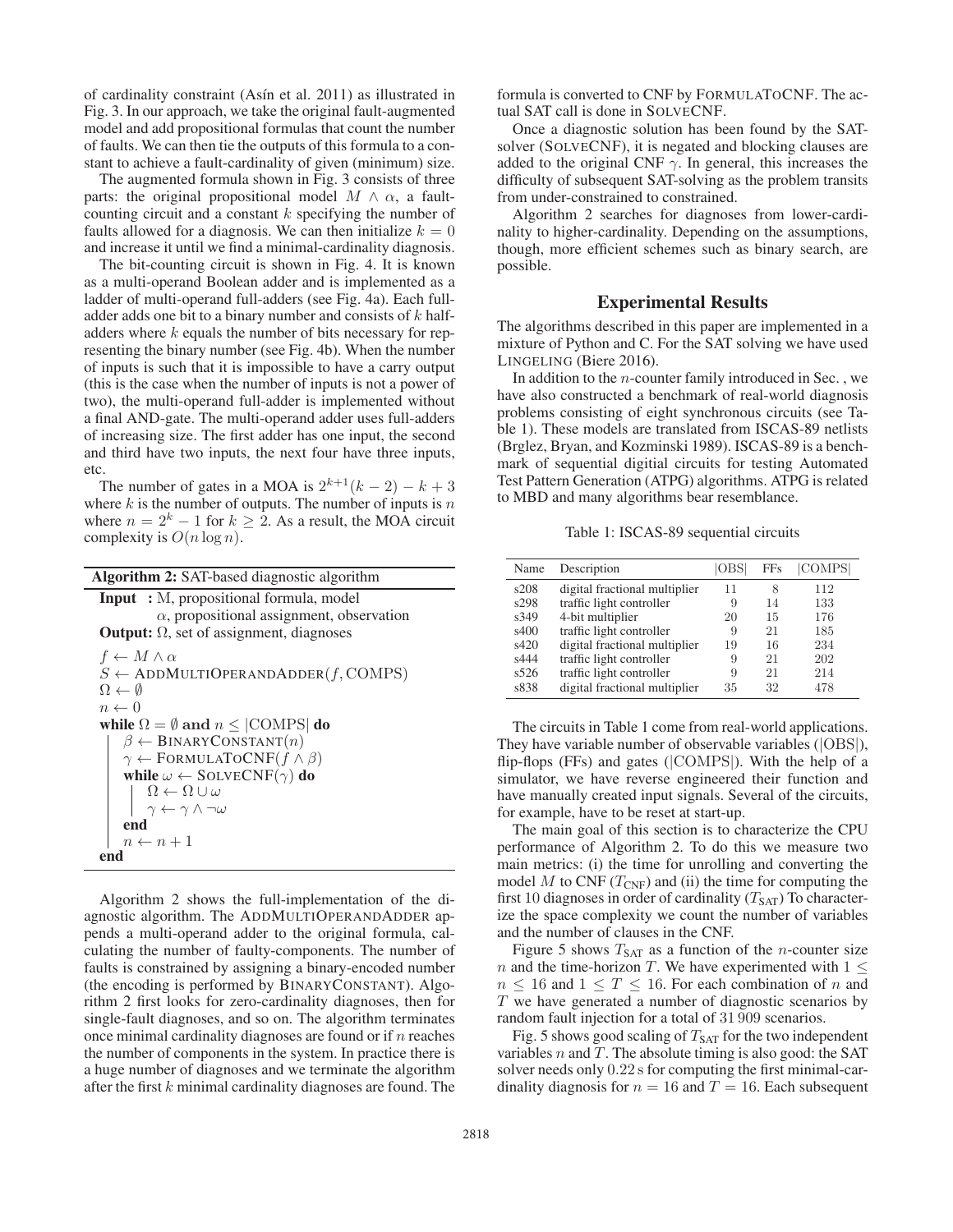

Figure 3: Augmented circuit

diagnosis of the same scenario takes longer with the tenth taking 14 s. This is due to the blocking literals.

We have compared the performance of Algorithm 2 to the fastest MBD algorithm today (Metodi et al. 2014). The main difference between our implementation and the one of Metodi et al. is in the implementation of the cardinality constraints. We use Multi-Output Adder (MOA) while Metodi et al. use Sorting Networks (SNs). The difference comes from using an unary (MOA) or binary (SN) representation for the cardinality constraints. The results are shown in Table 2.

Table 2: SAT-based performance for ISCAS-89

|      | $T_{\text{CNF}}$ [s] |       | $T_{\text{SAT}}$ [s] |           | Variables |       |
|------|----------------------|-------|----------------------|-----------|-----------|-------|
| Name | MOA                  | SN    | <b>MOA</b>           | <b>SN</b> | MOA       | SΝ    |
| s208 | 4.3                  | 26.4  | 1.1                  | 0.3       | 5736      | 18434 |
| s298 | 5.4                  | 37.4  | 2.0                  | 0.4       | 6975      | 22730 |
| s349 | 6.2                  | 60.7  | 3.2                  | 0.7       | 9606      | 31054 |
| s400 | 6.4                  | 69.4  | 3.1                  | 0.8       | 10185     | 33196 |
| s420 | 8.3                  | 110.1 | 4.1                  | 1.1       | 13461     | 43720 |
| s444 | 7.0                  | 83.3  | 3.5                  | 0.9       | 11304     | 36895 |
| s526 | 7.9                  | 95.8  | 4.1                  | 1.1       | 12096     | 39937 |
| s838 | 20.9                 | 463.9 | 24.8                 | 4.5       | 30434     | 99622 |

Each sequential circuit in Table 2 was run with multiple random-fault scenarios with increasing number of injected faults and for  $T = 3$ . For each scenario we have computed up to the first 10 diagnoses in order of cardinality for a total number of 2036 scenarios and 28 205 diagnoses. The  $T_{\text{CNF}}$ and  $T_{\text{SAT}}$  columns of Table 2 show average times.

The binary constraints lead to a significantly smaller number of variables and clauses: from 19.7 to 67.6 times less variables and from 18.4 to 62 times less clauses. The resulting speed-up in converting the ISCAS-89 problems to CNF is a factor from 6.2 to 22.2. Surprisingly the SNs lead to better SAT-solver performance. The SN speed-up varies from 3.4 to 5.5. The choice of the cardinality constraints should be according to the relative RAM vs CPU cost and the number of diagnoses required in the specific use-case.

### Related Work

A motivating example for our research was NASA's Livingstone system which has been used for MBD of the Earth Observing One satellite (Hayden, Sweet, and Christa 2004). While the Livingstone framework uses automata and conflict-directed search (Williams and Nayak 1996), we provide logic characterization and a SAT-based algorithm. This results in a better understanding of the models and enables faster reasoning methods supporting larger systems.

MBD techniques similar to ours are applied to Verilog(Peischl, Riaz, and Wotawa 2012) and VHDL (Peischl and Wotawa 2006) designs and provides ISCAS-89 evaluation on single and double-faults. While, the first paper focuses on modeling, model analysis, and fault classification we provide analysis and tools for faults with higher cardinality. In the second paper, the focus is on source-level localization of VHDL faults and algorithm optimality and completeness are secondary. Another paper about applying MBD to VHDL (Friedrich, Stumptner, and Wotawa 1999) also provides some state-space reduction techniques that are othogonal to the choice of reasoning algorithms and can be applied to the algorithms presented in this paper as well.

Chen et al. used partial MaxSAT (Chen et al. 2009) for the debugging of Very-Large-Scale Integration (VLSI) designs. Our paper extends their work by experimenting with faults of multiple-cardinality as opposed to single errors. Another improvement is our introduction of the MOA encoding that considerably speeds-up the reasoning process.

Testing and formal methods are closely related to MBD. The work of (Pill and Wotawa 2018) links verification to Software-Fault Localization (SFL) (Abreu, Zoeteweij, and van Gemund 2006) by automatically creating a test oracle from requirements expressed in (F)LTL and translating (F)LTL to SAT for checking system properties. Our approach fills another gap between MBD, verification, and SFL by experimenting with circuits and offering explanations rather than checking the satisfaction of properties. Compared to diagnosing LTL specifications (Pill and Quaritsch 2013), we consider finite traces and a simpler logic aimed at representing system *implementations* like synchronous sequential circuits as opposed to logics used to describe the degrees of freedom in a specification. From a technical point of view, we furthermore do not restrict ourselves to persistent faults in a monolithic specification, but focus on all persistent and dynamic faults (including intermittent ones) as present in real systems.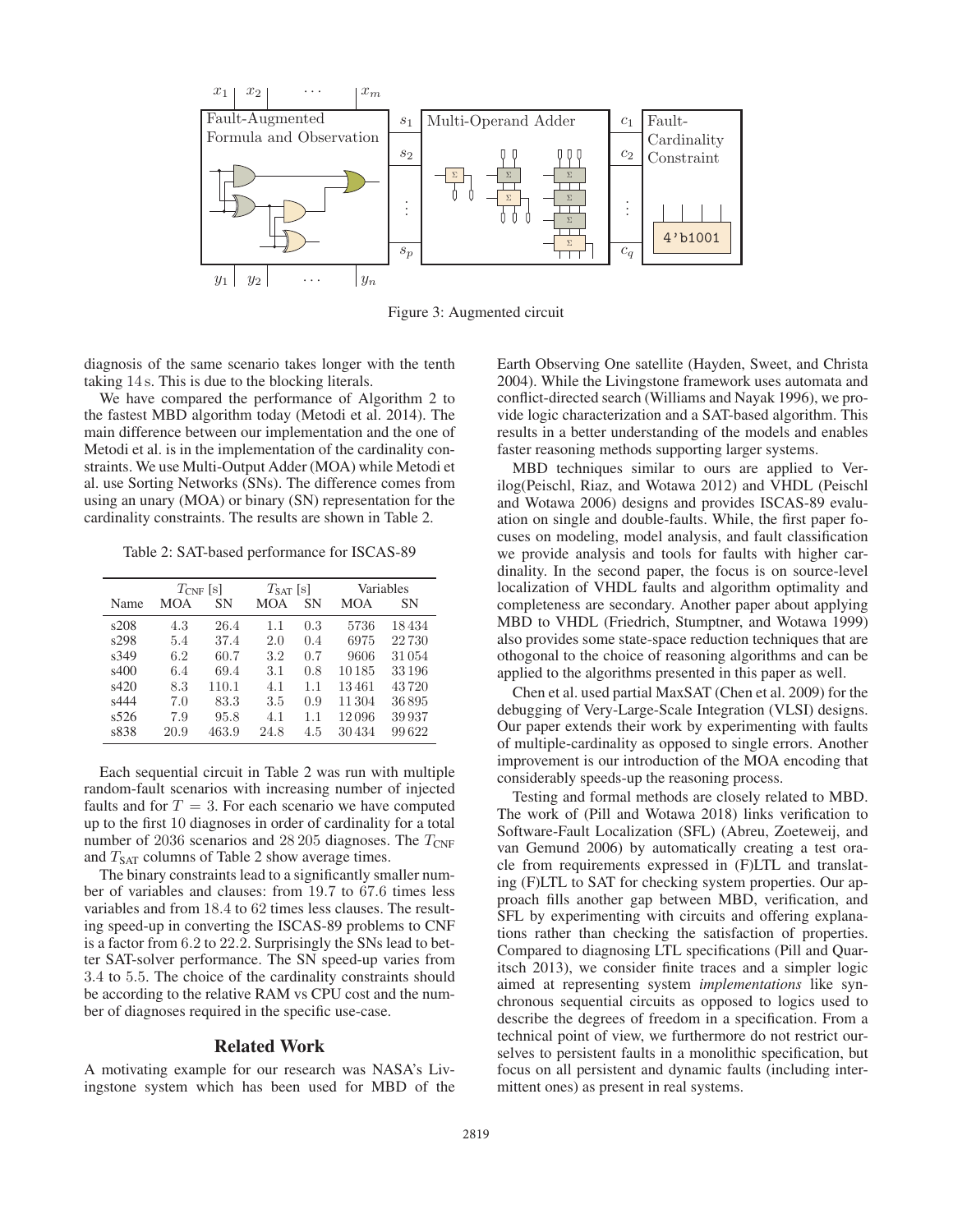



(b) A multi-operand full adder with an optional carry out bit

Figure 4: A binary multi-operand adder of variable size



Figure 5: Average SAT time per diagnosis of the n-counter

There is a lot of literature on how to implement cardinality constraints (Nica et al. 2013). An alternative to sorting networks are cardinality networks. While they are more compact, they require putting an upper-bound on the cardinality. This will work out for systems where we limit the search to low cardinalities, but there are cases, especially in design (de Kleer, Feldman, and Matei 2018), where the fault cardinality could be equal to the number of components.

The paper of Grastien and Anbulagan is an important related-work that bridges diagnostics of Discrete Event Systems and satisfiability. Its emphasis is on the language of diagnostic queries and semantics. Our work extends this paper by analyzing and comparing encoding techniques. An interesting continuation of the two works would be to extend the benchmark proposed in this paper for the type of diagnostic questions asked in (Grastien and Anbulagan 2013).

## **Conclusions**

Temporal logics like LTL or PSL are more expressive than propositional logic. For modeling digital ICs, for example, we only need the **X** operator though, since we are describing deterministic behavior or non-deterministic behavior where we can also explicitely count the options. We do not want full non-determinism for such systems. This restriction is the reason why we focused on a simpler variant, namely FTNL, which can be interpreted as FLTL without the until. Considering finite traces, it is possible to extend the construction to full FLTL, borrowing and adopting clauses from the FLTL test oracle construction proposed in (Pill and Wotawa 2018)

In order to be able to deal with models of real-world systems, we proposed a novel SAT-based diagnosis algorithm. Existing state-of-the-art SAT-based MBD algorithms generate many more variables and clauses. As shown for ISCAS-89 circuits, our method reduces the number of variables and clauses significantly, allowing the application of logic-based MBD to real-world-sized systems.

### References

Abreu, R.; Zoeteweij, P.; and van Gemund, A. 2006. An evaluation of similarity coefficients for software fault localization. In *12th Pacific Rim Int. Symp. on Dependable Computing*, 39–46.